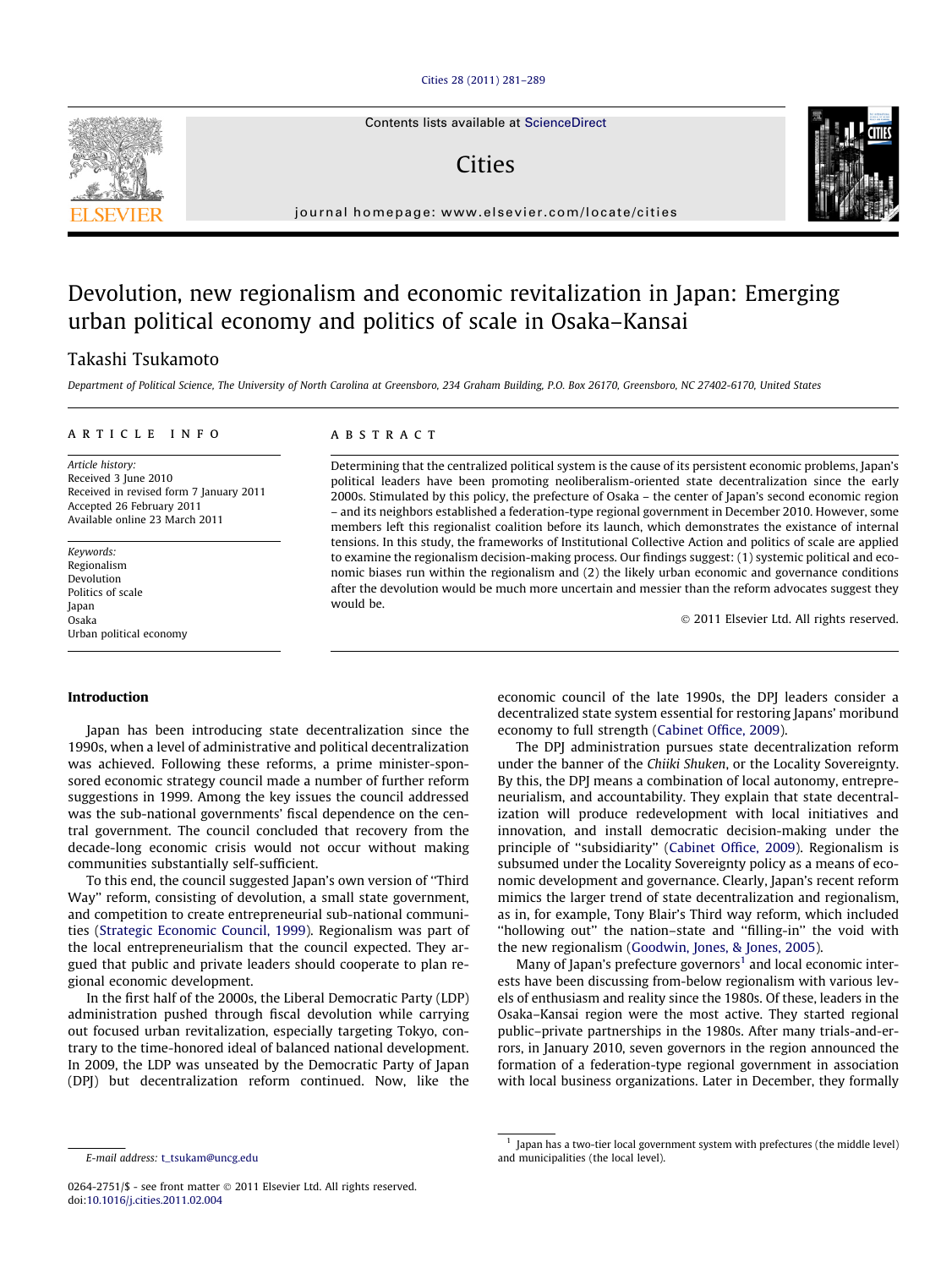launched the Kansai Regional League  $(KRL)^2$  which is Japan's first multi-purpose regional authority established through local initiatives.

However, despite the optimism of the Locality Sovereignty on devolution and regionalism, the KRL is as much divided as it is united. Three of the original ten participating prefectures opted out. This can be indicative of the type of regionalism that has yet to arrive in other parts of Japan. Although every region is unique, we can obtain insights as to what kind of ''filling-in'' activities would emerge in a ''hollowed-out'' Japanese political system by studying the KRL. Its experiences can also contribute to the literature on the new regionalism.

With these research objectives, the remainder of this paper is divided into four parts. First, the relevant literature will be reviewed to connect the KRL case to larger policy questions and analytical concepts. Second, after a brief description of the Osaka–Kansai region, the case will be examined to identify: (a) the motives for regionalism and (b) the reasons for its success and limits. Third, the case study findings will be interpreted and their implications for Japan examined. Finally, the conclusion section will discuss the findings in connection to the larger new regionalism policy debate.

#### Space and politics of the new regionalism

Japan appears to be making its regional turn and the KRL would be Japan's new regionalism experiment. As such, it also deals with the issues involved in the new regionalism and another closely related concept, the city–region. Those issues include spatial discrepancy, collective action, politics of scale, and uneven economic impacts. The following subsections elaborate on each of these to connect this case study with discussions in the literature.

#### Spatial discrepancy

Relational concepts address economic benefits of the new regionalism [\(Amin & Thrift, 1995\)](#page--1-0). In this regard, [Parr \(2008\)](#page--1-0) offers a simple but useful model to conceptualize the city–region as a relational economy. It explains that the city–region comprises two functional zones, the city and the hinterland. The city is the area of metropolitan urbanization containing various economic activities (it does not refer to the jurisdiction/government of the central city). As such, the city is the area of knowledge creation and innovation, capital investment and production, and employment and various interactions of agglomeration economies [\(Parr,](#page--1-0) [2008\)](#page--1-0). Activities in the city include the headquarter functions of private and public organizations, advanced business services, higher education, medical services, and consumer services. Manufacturing may still exist ([Parr, 2008\)](#page--1-0).

In contrast, the hinterland provides for the economic activities of the city with labor force, raw materials, and probably fresh produce as well as recreation. Manufacturing and service activities also exist ([Parr, 2008](#page--1-0)). The symbiotic relationship between the two zones is the ''defining feature'' of the city–region [\(Parr,](#page--1-0) [2008\)](#page--1-0). Because the city is the source of the economies of scale for the entire city–region, effective interactions between the two zones determine the productivity and strength of the city–region economy. Given that economic development motivates the new regionalism [\(Keating, 1998](#page--1-0)), one can argue that the coordination between the two parts of the city–region is a main goal of the new regionalism.

A typical problem for the new regionalism in this regard is spatial discrepancy. This happens when a local government jurisdiction is not large enough to cover the space of the city–region ([Bennett, 1997\)](#page--1-0). A solution is to have an association of multiple governmental units cover the entire city–region jointly. Yet, this arrangement can also have a spatial discrepancy problem. The association of local governments potentially overcompensates for the space of the city–region ([Bennett, 1997](#page--1-0)). Particularly when large local units are involved, the hinterland of a city–region will be accommodated in large territories of administrative units assembled to cover the space of the city–region. Then parts of the hinterland (more precisely, areas beyond the hinterland of a city–region) will be too far from the city to have symbiotic interactions. In such regionalism arrangements, it can be expected that there will likely be potential economic and political conflicts of interest. The KRL case will illustrate this issue.

#### Collective action

The above example of joint management for a city–region indicates a need for cooperation among various local stakeholders in the public arena. Yet coordination for such cooperation continues to be a challenge, despite years of new regionalism discussions ([Rodríguez-Pose, 2008\)](#page--1-0). To this end, advocates of the new regionalism stress the importance of horizontal voluntary agreements, instead of rigid top-down governmental authority ([Feiock, 2004;](#page--1-0) [Savitch & Vogel, 2000\)](#page--1-0). Thus, governance – ''processes of networking and partnership'' among ''a set of actors that are drawn from but also beyond the formal institutions of government'' to carry out ''collective action in conditions in the realm of public affairs'' ([Stoker, 2000, p. 3](#page--1-0)) – holds the key for the new regionalism in this view.

The study of Institutional Collective Action (ICA) deals with such voluntary collective actions among local public and private organizations. It examines the ways by which decision-makers of such organizations compare costs and benefits involved in their cooperation ([Feiock, 2007](#page--1-0)). The assumption of this approach is that the rationality of self-interested individuals can motivate self-organized joint actions for mutual benefits ([Ostrom, 1990](#page--1-0)). [Feiock](#page--1-0) [and Carr \(2001\)](#page--1-0) explain decision-making for such joint actions with two types of benefits: collective incentives (CI: e.g. spillover effects and scale economies) and selective incentives (SI: e.g. political and career incentives of officials and decision makers). These context-specific benefits are individually compared against relevant transaction costs, such as costs involved in information/coordination, negotiation/division, enforcement/monitoring, and agency [\(Feiock, 2007](#page--1-0)). When the benefits outweigh the costs for all parties, a collective action takes place among them.

Furthermore, [Feiock and Carr \(2001\)](#page--1-0) posit that policy entrepreneurs are crucial for collective actions involved in regionalism and that the SI, rather than the CI, are the real determinants of policy entrepreneur actions. Thus, in cases such as government mergers and boundary changes, local leaders (e.g. public officials and business interest groups) are motivated to function as policy entrepreneurs when they see their SI in certain regionalism proposals outweigh the transaction costs to them. The CI might matter only to the extent that they would translate into SI.

Higher-level government rules and incentives importantly affect their rational calculations, while other contingent factors, such as an economic crisis, can prompt policy entrepreneurs to take

 $2$  The KRI's missions include: (1) implementation of local governance, (2) governance for the Kansai region as a whole, and (3) replacing the regional bureau of the central administration. Planned programs include: disaster prevention planning, regional culture and tourism development and promotion, regional industrial development and planning, regional emergency medical services and planning, regional environmental protection and planning, professional licensing and qualification tests, training of regional administrators and other issues requiring regional planning and adjustments such as transportation planning and research on streamlining public commissions.